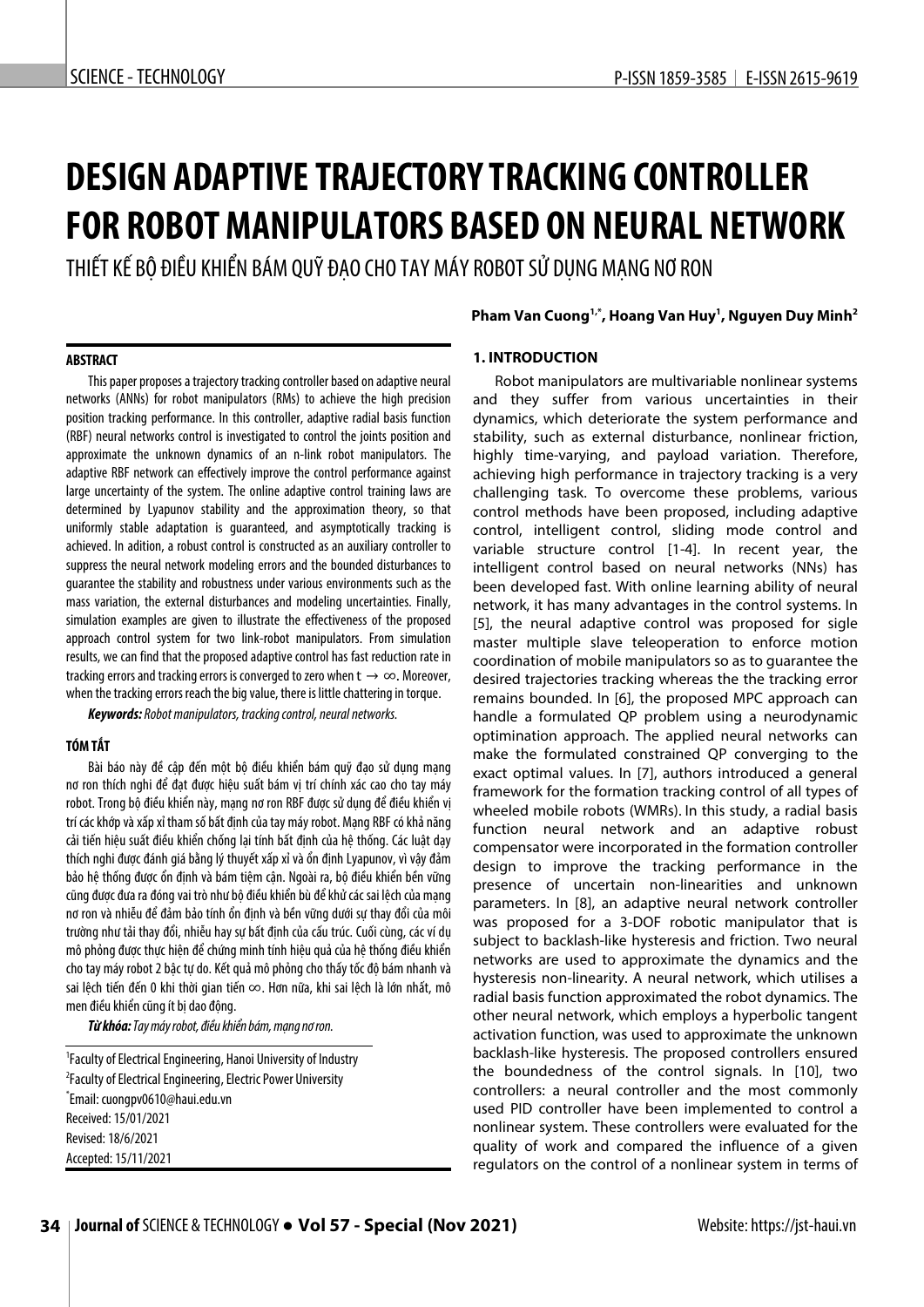֡֡֡֡֡֡

selected criteria. In [11], a robust adaptive tracking controller is developed for robot manipulators with uncertain dynamics using radial basis function neural network. In this controller, the improved radial basis function neural network was chosen to approximate the uncertain dynamics of robot manipulators and learn the upper bound of the uncertainty, and the adaptive law was used to solve the uniform final bounded problem of the radial basis function neural network weights, therefore, the stability was guaranted.

In this paper, an adaptive trajectory tracking neural networks controller is proposed for two-link robot manipulators which the conventional controllers can not properly handle large disturbances and parameter changes. This proposed controller can control not only the position of the end-effector, but also the force exerted by the end-effector on the object. By designing the control law in task space, force control can be easily formulated.

This paper is organized as follows: Section 2, the dynamic of robot manipulators is presented; Section 3 discribes structure of RBF Neural networks; Section 4 presents design of adaptive tracking neural networks; Section 5 provides simulation results of two-link robot manipulators; Finally, in section 6, concluding remarks are given.

#### **2. DYNAMIC OF ROBOT MANIPULATORS**

Consider the dynamics of an n-link robot manipulator with external disturbance can be expressed in the Lagrange as follows:

$$
M(q)\ddot{q} + C(q,\dot{q})\dot{q} + G(q) = \tau
$$
\n(1)

where  $(q, \dot{q}, \ddot{q}) \in R^{n \times 1}$  are the vectors of joint position, velocity and acceleration, respectively.  $M(q) \in R^{n \times n}$  is the symmetric positive inertial Matrix.  $C(q, \dot{q}) \in R^{n \times n}$  is the vector of Coriolis and Centripetal Matrix.  $G(q) \in R^{n \times 1}$ expresses the Gravity force vector.  $\tau \in R^{n \times 1}$  is the joints torque input vector.

Relative to the end-effector of the manipulators, the task specification is given. Denote  $x \in R^n$  are the endeffector position and orientation in the task space. The task space dynamics can be written as follow:

$$
M_x(q)\ddot{x} + C_x(q,\dot{q})\dot{x} + G_x(q) = \tau_x
$$
 (2)

where

$$
\begin{cases}\nM_x(q) = \left[\{\Theta\}^\top \left\{\Xi(q)\right\}\right] + \delta_D(q) \\
C_x(q, \dot{q}) = \left[\left\{A\right\}^\top \left\{Z(z)\right\}\right] + \delta_C(z) \\
G_x(q) = \left[\left\{B\right\}^\top \left\{H(q)\right\}\right] + \delta_G(q)\n\end{cases} \tag{3}
$$

With  $\{\Theta\}, \{\Xi(q)\}, \{A\}, \{Z(z)\}, \{B\}, \{H(q)\}\$  are matrices with their elements being  $\theta_{ki}$ ,  $\xi_{ki}(q), \alpha_{ki}$ ,  $\zeta_{ki}, \beta_{ki}, \eta_k(q)$ , respectively.

It is observed that both  $M_v(q)$  and  $G_v(q)$  are only functions of q. Whereas, for  $C<sub>x</sub>(q, \dot{q})$ , a dynamic neural network of q and qis needed to model it. Assume that,  $m_{xki} ( q )$ ,  $g_{xk} ( q )$  and  $c_{xki} ( q , \dot{q} )$  can be modeled as follows:

$$
\begin{cases}\n m_{xkj}(q) = \theta_{kj}^T \xi_{kj}(q) + \varepsilon_{mkj} \\
 c_{xkj}(q, \dot{q}) = \alpha_{kj}^T \zeta_{kj}(z) + \varepsilon_{ckj} \\
 g_{xk}(q) = \beta_k^T \eta_k(q) + \varepsilon_{gk}\n\end{cases}
$$
\n(4)

where  $\theta_{\rm ki}, \beta_{\rm ki}, \alpha_{\rm ki}$  are the weight of the neural networks,  $\xi_{\text{kil}}$ ,  $\eta_{\text{kl}}$ ,  $\zeta_{\text{kil}}$  are the corresponding Gaussian basic functions,  $\epsilon_{mki}, \epsilon_{cki}, \epsilon_{ak}$  are the modeling errors of  $m_{xki} (q)$ ,  $c_{xki} (q, \dot{q})$ ,  $g_{xki} (q)$ , respectively, and  $z = [q^T \dot{q}^T]$ <sup>T</sup>  $\in R^{2n}$ .

For the purpose of designing controller, there are two properties for the dynamics of the robot model (2) as follows.

*Property 1:* The inertial matrix  $M<sub>x</sub>(q)$  is a positive symmetric matrix and bounded.

*Property 2:*  $\dot{M}_{y}(q) - 2C_{y}(q, \dot{q})$  is skew symmetric matrix.

# **3. DESIGN OF ADAPTIVE TRACKING NEURAL NETWORKS 3.1. Structure of RBF Neural networks**

RBF neural networks have shown much attention due to their good generalization ability and a simple network structure which avoids unnecessary and lengthy calculation. The configuration is described in Figure 1 [9].

**Layer 1**: The input layer. In this layer, input signals  $x = [x_1, x_2, ..., x_n]$  are moved directly to the next layer.

**Layer 2**: The hidden layer. This layer consists of an array of computing units which is called hidden nodes. Each neuron of the hidden layer are activated by a radial basis function. The output of hidden layer is calculated as follows:

$$
h_j(x) = exp(-\frac{||x - c_j||^2}{2d_j^2}), \quad j = 1,...,m
$$
 (5)

where m is the number of hidden nodes,  $[c_i = [c_{i1},..., c_{in}]$  is the center vector of neural net j, d<sub>i</sub> notes the standard deviation of the jth radial basis function,  $d = [d_1, ..., d_m]^\mathsf{T}$  and  $h_i$  is Gaussian Activation function for neural net j.



Figure 1. Structure of RBF network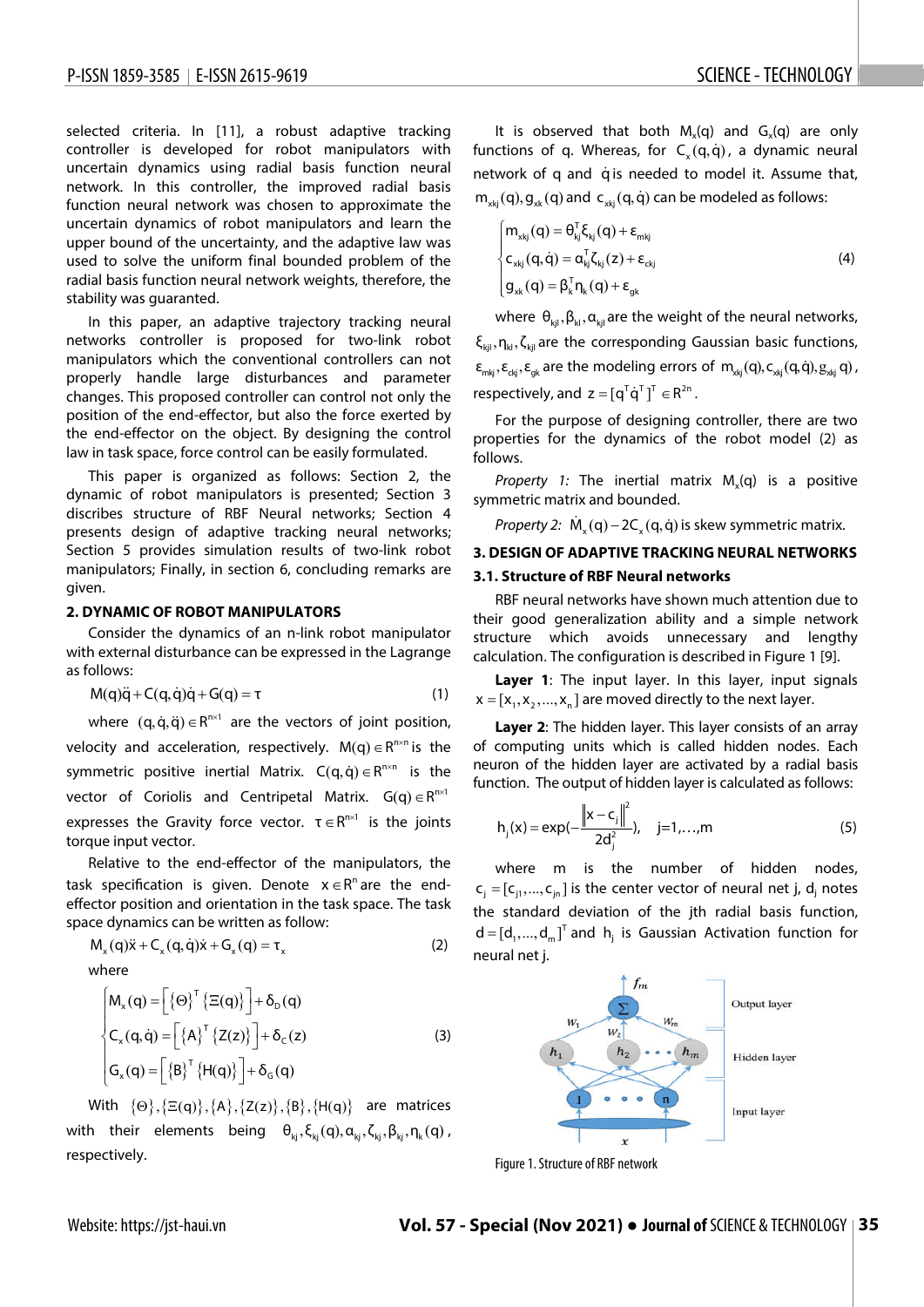**Laver 3:** The output layer. In this layer, the output signal is a linear weighted combination as follows:

$$
f_j(x) = \sum_{j=1}^{m} W_{ji} h_j(x, c, d) \qquad i = 1,...,n
$$
 (6)

where W<sub>ii</sub> is the weight connecting the *j*-th hidden node to the *i-*th output node, and n is the number of inputs.

The output of the RBF neural network (6) can be rewritten in the following vector as:

$$
f(x) = WTh(x)
$$
 (7)

where  $h = [h_1, h_1, ..., h_m]^\mathsf{T}$ , W is optimum weight value.

The approximate value of the output RBF is designed as:

$$
\hat{f}(x) = \hat{W}^{\mathsf{T}} h(x, c, d)
$$
 (8)

where  $\hat{W}^{\text{T}} = [\hat{W}_1^{\text{T}} \hat{W}_2^{\text{T}} ... \hat{W}_m^{\text{T}}]$ 

From (7) and (8), we have

 $ilde{f}(x) = f(x) - \hat{f}(x) = W^{T} h(x) - \hat{W}^{T} h(x)$  $\tilde{f}(x) = \tilde{W}^{T}h(x)$  (9) where  $\tilde{W} = W - \hat{W}$ 

**3.2. Design controller**

In this section, we consider that by using proposing an approximate adaptive robust law, the system stability is guaranteed and tracking errors is converged to zero when  $t \rightarrow \infty$ . The block diagram of the adaptive Radial Basis Function neural network is shown in Figure 2.

Let  $x_{a}(t); \dot{x}_{a}(t); \ddot{x}_{a}(t)$  are the desired trajectory, velocity and acceleration, respectively.

Define a tracking error vector and the sliding mode function as the following equations:

$$
\begin{cases}\n\mathbf{e}(t) = \mathbf{x}_d(t) - \mathbf{x}(t) \\
\dot{\mathbf{x}}_r(t) = \dot{\mathbf{x}}_d(t) + \lambda \mathbf{e}(t) \\
\mathbf{r}(t) = \dot{\mathbf{e}}(t) + \lambda \mathbf{e}(t)\n\end{cases}
$$
\n(10)

where,  $\lambda = diag(\lambda_1, \lambda_2, ..., \lambda_n)$  is a diagonal positive definite matrix.



Figure 2. Architecture of the adaptive RBFNN

From control system in Figure 2, the adaptive control law is proposed as:

$$
\tau_x = \hat{f}(x) + \tau_r + Kr = \hat{f}(x) + k_s sign(r) + Kr \tag{11}
$$

where K = diag( $(k_1, k_2, ..., k_n)$  is the positive definite matrix;  $\hat{f}(x)$  is the approximation of the adaptive function f(x) and is defined as  $\hat{f}(x) = \hat{M}_x(q)\ddot{x}_r + \hat{C}_x(q, \dot{q})\dot{x}_r + \hat{G}_x(q)$ ;  $\tau_r = k_s sign(r)$  is a sliding mode controller robust term, and  $k_{s} > ||\delta||$ , with  $\delta = \delta_{M}(q) \ddot{x}_{r} + \delta_{c}(q) \dot{x}_{r} + \delta_{c}(q)$ .

Substituting (11) into (2) and using (10), yields:

 $\tilde{M}_{x}(q) \ddot{x}_{r} + \tilde{C}_{x}(q, \dot{q}) \dot{x}_{r} + \tilde{G}_{x}(q) + \delta = M_{x}(q)\dot{r} + C_{x}(q, \dot{q})r + k_{x} sign(r) + Kr$  (12)

By applying the adaptive control law (11) to the dynamic (2), the online RBF neural networks parameters adaptive update laws are designed as:

$$
\begin{cases}\n\dot{\hat{\theta}}_k = \Gamma_k \xi_k(q) \ddot{x}_r r_k \\
\dot{\hat{\alpha}}_k = Q_k \zeta_k(z) \dot{x}_r r_k \\
\dot{\hat{\beta}}_k = N_k \eta_k(q) r_k\n\end{cases}
$$
\n(13)

where  $\hat{\theta}_k$  and  $\hat{\alpha}_k$  are the column vectors with their elements being  $\hat{\theta}_{ki}$  and  $\hat{\alpha}_{ki}$ , respectively, then  $\hat{\theta}_k, \hat{\alpha}_k, \hat{\beta}_k \in L_{\infty}$ , e and  $\dot{e} \to 0$  when  $t \to \infty$ ;  $\Gamma_k, Q_k, N_k$  are dimentional compatible symmetric positive-definite matrics, and  $\Gamma_k$ , Q<sub>k</sub> are defined as follows:

$$
\Gamma_{k} = (\Gamma_{k}^{T} > 0) = \begin{bmatrix} \Gamma_{k1} & 0 & \dots & 0 \\ 0 & \Gamma_{k2} & \dots & 0 \\ \vdots & \vdots & \ddots & \vdots & \vdots \\ 0 & 0 & \dots & \Gamma_{kn} \end{bmatrix};
$$
\n
$$
Q_{k} = (Q_{k}^{T} > 0) = \begin{bmatrix} Q_{k1} & 0 & \dots & 0 \\ 0 & Q_{k2} & \dots & 0 \\ \vdots & \vdots & \ddots & \vdots \\ 0 & 0 & \dots & Q_{kn} \end{bmatrix}
$$
\n(14)

with  $\Gamma_{ki}$ , Q<sub>ki</sub> are multudimentional compatible matrix block, and  $1 \le j \le n$ .

To guarantee the stability of the control system, the Lyapunov function is chosen as follows:

$$
L=\frac{1}{2}r^{\mathsf{T}}M_{_{x}}(q)r+\frac{1}{2}\sum_{k=1}^{n}\!\tilde{\theta}_{k}^{\mathsf{T}}\Gamma_{_{k}}^{-1}\!\tilde{\theta}_{k}+\frac{1}{2}\sum_{k=1}^{n}\!\tilde{\alpha}_{k}^{\mathsf{T}}Q_{_{k}}^{-1}\tilde{\alpha}_{k}+\frac{1}{2}\sum_{k=1}^{n}\!\tilde{\beta}_{k}^{\mathsf{T}}N_{_{k}}^{-1}\!\tilde{\beta}_{k}\ (15)
$$

Defferentiating L along to time, the following equation can be obtained as:

$$
\dot{\mathsf{L}} = \mathsf{r}^{\mathsf{T}}(\mathsf{M}_{\mathsf{x}}(\mathsf{q})\dot{\mathsf{r}} + \mathsf{C}_{\mathsf{x}}(\mathsf{q},\dot{\mathsf{q}})\mathsf{r} + \sum_{k=1}^{n} \tilde{\Theta}_{k}^{\mathsf{T}} \Gamma_{k}^{-1} \dot{\tilde{\Theta}}_{k} + \sum_{k=1}^{n} \tilde{\mathsf{Q}}_{k}^{\mathsf{T}} \mathsf{Q}_{k}^{-1} \dot{\tilde{\mathsf{Q}}}_{k} + \sum_{k=1}^{n} \tilde{\beta}_{k}^{\mathsf{T}} \mathsf{N}_{k}^{-1} \dot{\tilde{\beta}}_{k}
$$
\n(16)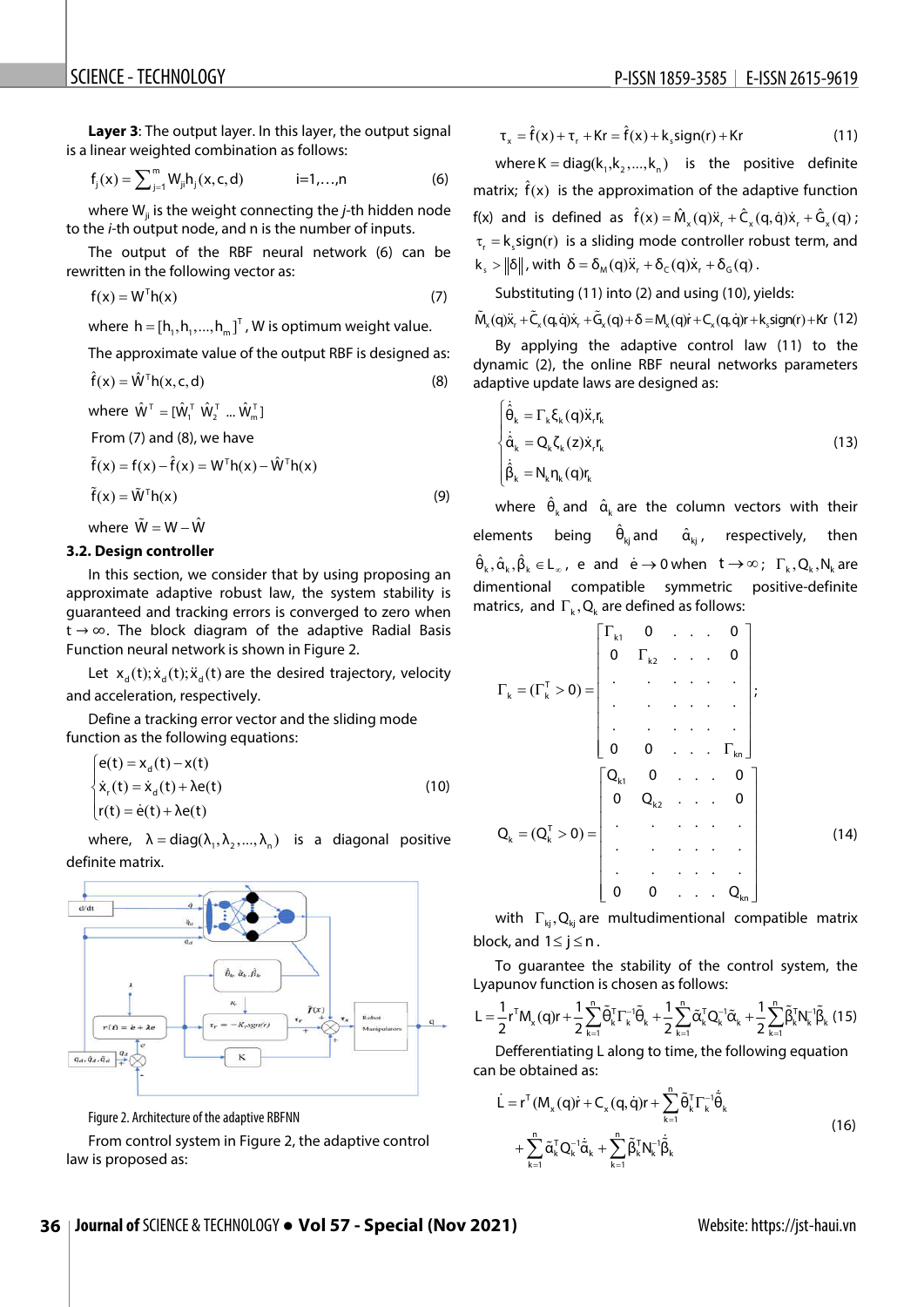֡֡֡֡֡֡

Substituting equation (12) and using equation (17) as follows:

$$
\begin{cases}\nr^T \tilde{M}_x \ddot{x}_r = \sum_{k=1}^n \left\{ \tilde{\theta}_k \right\}^T \left\{ \xi_k(q) \right\} \ddot{x}_r r_k \\
r^T \tilde{C}_x \ddot{x}_r = \sum_{k=1}^n \left\{ \tilde{\alpha}_k \right\}^T \left\{ \zeta_k(z) \right\} \dot{x}_r r_k \\
r^T \tilde{G}_x = \sum_{k=1}^n \tilde{\beta}_k^T \eta_k(q) r_k\n\end{cases}
$$
\n(17)

Equation (16) becomes:

$$
\dot{L} = -r^{T}kr - k_{s}r^{T}sgn(r)
$$
\n
$$
+ \sum_{k=1}^{n} \left[ \left\{ \tilde{\theta}_{k} \right\}^{T} \left\{ \xi_{k}(q) \right\} \ddot{x}_{r}r_{k} \right] + \sum_{k=1}^{n} \left[ \left\{ \tilde{\alpha}_{k} \right\}^{T} \left\{ \zeta_{k}(q) \right\} \dot{x}_{r}r_{k} \right]
$$
\n
$$
+ \sum_{k=1}^{n} \left[ \tilde{\beta}_{k}^{T}n_{k}(q)r_{k} \right] + \sum_{k=1}^{n} \left[ \tilde{\theta}_{k}^{T} \Gamma_{k}^{-1} \dot{\tilde{\theta}}_{k} \right] + \sum_{k=1}^{n} \left[ \tilde{\alpha}_{k}^{T} Q_{k}^{-1} \dot{\tilde{\alpha}}_{k} \right]
$$
\n
$$
+ \sum_{k=1}^{n} \left[ \tilde{\beta}_{k}^{T} N_{k}^{-1} \dot{\tilde{\beta}}_{k} \right] + r^{T} \delta
$$
\n(18)

Applying the parameters adaptive update laws (13) into (18), and considering  $k_s > ||\delta||$ , the derivative  $\dot{L}$  can be bounded

$$
\dot{\mathsf{L}} \leq -\mathsf{r}^\mathsf{T} \mathsf{Kr} \leq 0 \tag{19}
$$

If all parameters of the adaptive control system are bounded with  $t > 0$ , and all initial conditions are bounded at  $t = 0$ ,  $0 \le V(0) \le \infty$  is ensured. Furthermore, integrating  $\dot{V}(t)$  with respect to time as follows:

$$
\int_{0}^{\infty} \dot{L}(t)dt \le -\int_{0}^{\infty} r^{T}Krdt
$$
\n(20)

Equation (20) can be rewritten as:

$$
\int_{0}^{\infty} r^{T}Krdt \le -\int_{0}^{\infty} L(t)dt = L(0) - L(\infty)
$$
\n(21)

Because L(0) is a bounded function, and L(t) is nonincreasing and bounded, we have

$$
\lim_{t \to \infty} \int_{0}^{t} r^{T} K r dt < \infty
$$
\n(22)

According to Barbalat's Lemma, it can be shown that  $\lim_{t\to\infty}\int r^T K r dt = 0$  . Since V(0) and K are positive constants, it t→∞ J<br>0  $\rightarrow \infty$ follows that  $r \in L_2^{\infty}$ . From equation (19), it follows that  $\dot{L}(t) \in L_{\infty}$ . Therefore, we can conclude that, both the global

stability of the system and the tracking errors are guaranteed and converged to zero when  $t \rightarrow \infty$  by the adapting control law (13). The proof is completed.

#### **4. SIMULATION RESULTS**

In this section, for illustrative purposes, a two-link robot manipulator is employed to verify the effectiveness of the proposed control scheme [9].



Figure 3. Two link robot manipulators

Consider the two-link robot manipulators model that is shown in Figure 3, and the dynamic equation can be described by using Lagrang method as in equation (1). where

$$
M(q) = \begin{bmatrix} M_{11}(q_2) & M_{12}(q_2) \\ M_{21}(q_2) & M_{22}(q_2) \end{bmatrix};
$$
  
\n
$$
C(q, \dot{q}) = \begin{bmatrix} C_{11}(q_2) & C_{12}(q_2) \\ C_{21}(q_2) & C_{22}(q_2) \end{bmatrix}; G(q) = \begin{bmatrix} G_1(q_1, q_2) \\ G_2(q_1, q_2) \end{bmatrix};
$$
  
\n
$$
M_{11}(q_2) = (m_1 + m_2)l_1^2 + m_2l_2^2 + 2m_2l_1l_2\cos(q_2);
$$
  
\n
$$
M_{12}(q_2) = M_{21}(q_2) = m_2l_2^2 + m_2l_1l_2\cos(q_2);
$$
  
\n
$$
M_{22}(q_2) = m_2l_2^2; C_{11}(q_2) = -m_2l_1l_2\sin(q_2)\dot{q}_2;
$$
  
\n
$$
C_{12}(q_2) = -m_2l_1l_2\sin(q_2)(\dot{q}_1 + \dot{q}_2);
$$
  
\n
$$
C_{21}(q_2) = m_2l_1l_2\sin(q_2)\dot{q}_1; C_{22}(q_2) = 0;
$$
  
\n
$$
G_1(q_1, q_2) = (m_1 + m_2)l_1g\cos(q_2) + m_2l_2\cos(q_1 + q_2);
$$
  
\n
$$
G_2(q_1, q_2) = m_2l_2\cos(q_1 + q_2)
$$

in which,  $m_1$  and  $m_2$  are the mass of joint 1 and joint 2, respectivly;  $I_1$  and  $I_2$  are the length of joint 1 and joint 2, respectively; g is acceleration of gravity.

The parameters of two link robot manipulator are given as:  $m_1 = 2(kg)$  and  $m_2 = 1(kg)$ ;  $l_1 = l_2 = 1(m)$ ;  $g = 10(m/s^2)$ 

The desired position trajectory of two link robot manipulators is chosen by:

$$
x_{1d}(t) = 1.0 + 0.1\cos(2\pi t); x_{2d}(t) = 1.0 + 0.1\sin(2\pi t)
$$

In the following passage, this proposed control scheme is applied to a two link robot manipulators. The simulation results of joint position responses, velocity tracking, control input, and tracking trajectory in following the desired tracking trajectories for joint 1 and joint 2, respectively, are shown in Figure 4. From these results, we can find that the proposed adaptive control has fast reduction rate in tracking errors and position tracking times are fast (0.1s for joint 1 and 0.05s for joint 2). Moreover, we can observe that when the tracking errors reach the big value, there is little chattering in torque, the maximum of control torques are 250Nm and -200Nm for link 1 and link 2, respectively. This